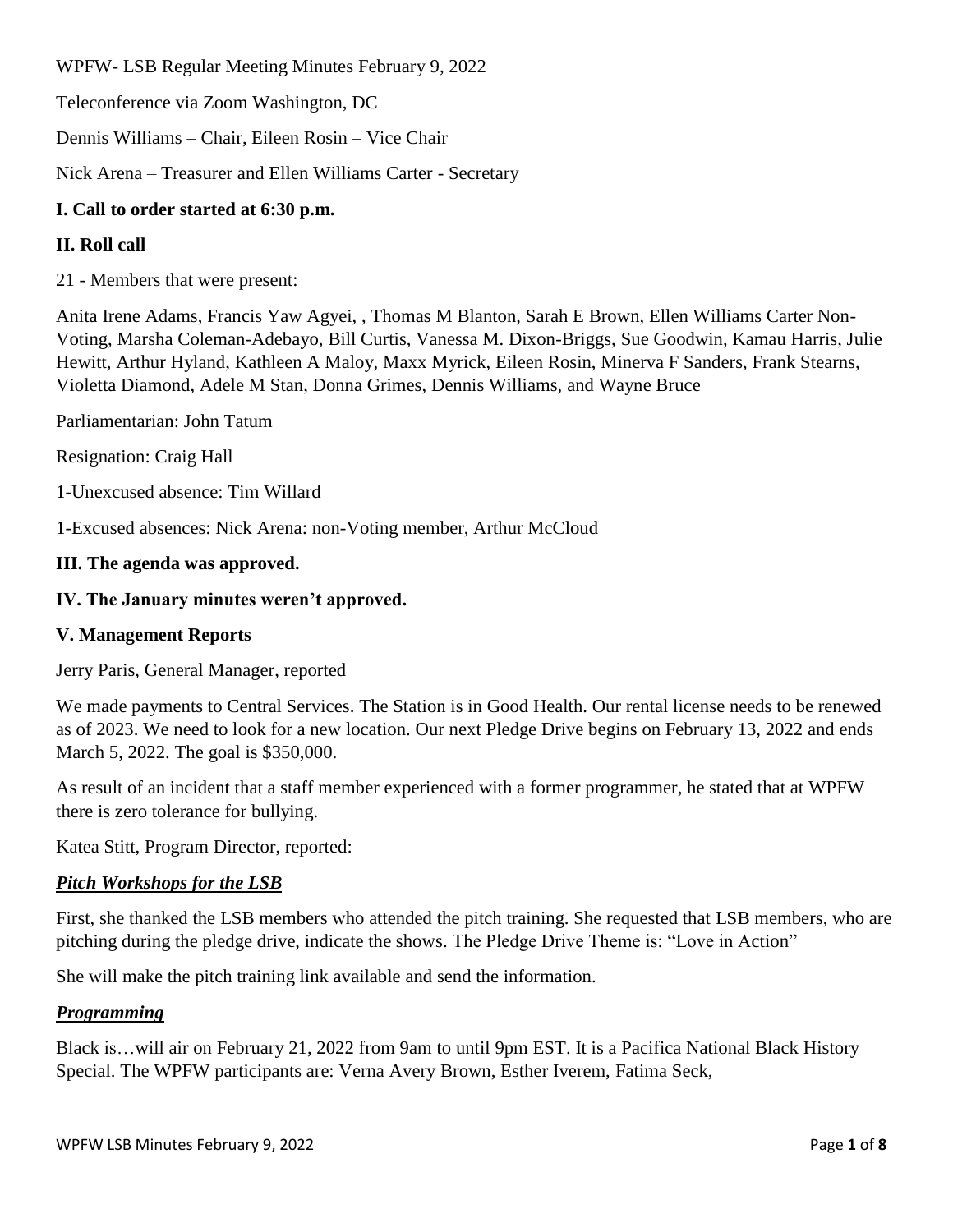The Konbit Lakay Radio Show hosted by Eugenia Charles moves to every Wednesdays@ 7pm-8pm starting February 9, 2022. It is a Haitian-centered public affairs and music program. The Decipher Hip Hop Collective radio show will add an hour on Saturday.

# *Programmer Bill of Rights*

She stated that the Programmer Bill of Rights handbook isn't in contradiction with the document that she received from the LSB. In February, she will send the Self-Evaluation document to the programmers.

Katea shared information about a former programmer bullying a staff member.

## **VI. Finance Committee Report (submitted a written report: See Attachment (A)**

In January we had an \$89,000 balance. The station is meeting our 2022 budget. Pacifica approved the budget.

## *VII. Community Comment*

Eric Ramey requested that he be considered as a Staff LSB PNB director.

Community Member – I think significant individuals need to fill the LSB staff person vacancy at WPFW.

## **VIII. PNB Report**

Vanessa

Julie Hewitt is the new chair of the PNB.

PNB Committee LSB Delegates are needed.

#### *PNB Staff position*

Sue Goodwin was selected to fill the position by acclamation.

### *Convened the Delegates Assembly:* **8:20pm**

WPFW LSB voted on the Revision to Pacifica Foundation Articles of Incorporation on February 9, 2022. The vote was the following: 21 members voted Yes/Favor. There were no members against or abstentions.

The following individuals voted yes:

- 1. Anita Irene Adams,
- 2. Francis Yaw Agyei,
- 3. Thomas M Blanton,
- 4. Sarah E Brown,
- 5. Marsha Coleman-Adebayo,
- 6. Bill Curtis,
- 7. Vanessa M. Dixon-Briggs,
- 8. Sue Goodwin,
- 9. Kamau Harris,

WPFW LSB Minutes February 9, 2022 **Page 2** of **8 Page 2** of **8** 10. Julie Hewitt,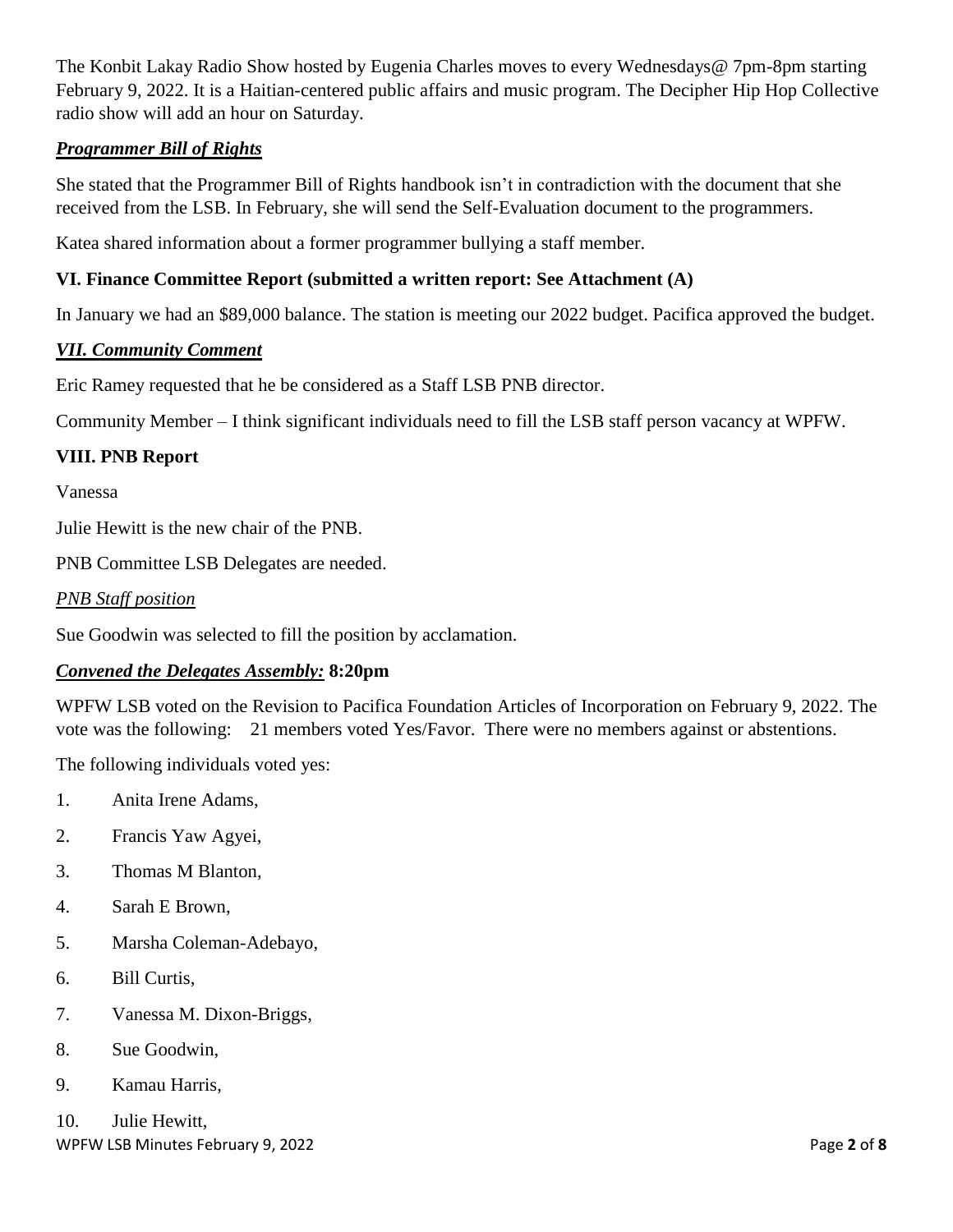- 11. Arthur Hyland,
- 12. Kathleen A Maloy,
- 13. Maxx Myrick,
- 14. Eileen Rosin,
- 15. Minerva F Sanders,
- 16. Frank Stearns,
- 17. Violetta Diamond,
- 18. Adele M Stan,
- 19. Donna Grimes,
- 20. Dennis Williams,
- 21. Wayne Bruce

*The Article that was voted on*: Revision to Pacifica Foundation Articles of Incorporation

In order to comply with California Code Posted Thursday, February 3, 2022

Whereas the California Board of Equalization requires an amendment to Pacifica's Articles of Incorporation to qualify for property tax exemptions for all Pacifica owned properties.

Move that Article VIII of the Articles of Incorporation of this corporation be amended to read as follows:

VIII.

(a) The property of this corporation is irrevocably dedicated to the charitable purposes set forth in Article II hereof meeting the requirements for exemption provided by section 214 of the Revenue and Taxation Code. No part of the net income or assets of the organization shall ever inure to the benefit of any director, officer or member thereof or to the benefit of any private person.

(b) On the dissolution or winding up of the corporation, after paying or adequately providing for the debts, obligations and liabilities of the corporation, the remaining assets of this corporation shall be distributed to such organization (or organizations) that is organized and operated exclusively for charitable purposes and that has established its tax exempt status under section  $501(c)(3)$  of the Internal Revenue Code and satisfies the requirements of Revenue and Taxation Code section 214.

### **Reconvened the Regular meeting at 8:45pm**

### **IX. Community Outreach Committee (submitted a written report: See Attachment B)**

Violetta Diamond and Arthur Hyland joined the Committee.

Minerva Sanders shared the report.

### **X. Programming Committee**

The Program committee hasn't met yet.

### **LSB show**

WPFW LSB Minutes February 9, 2022 **Page 3** of **8 Page 3** of **8**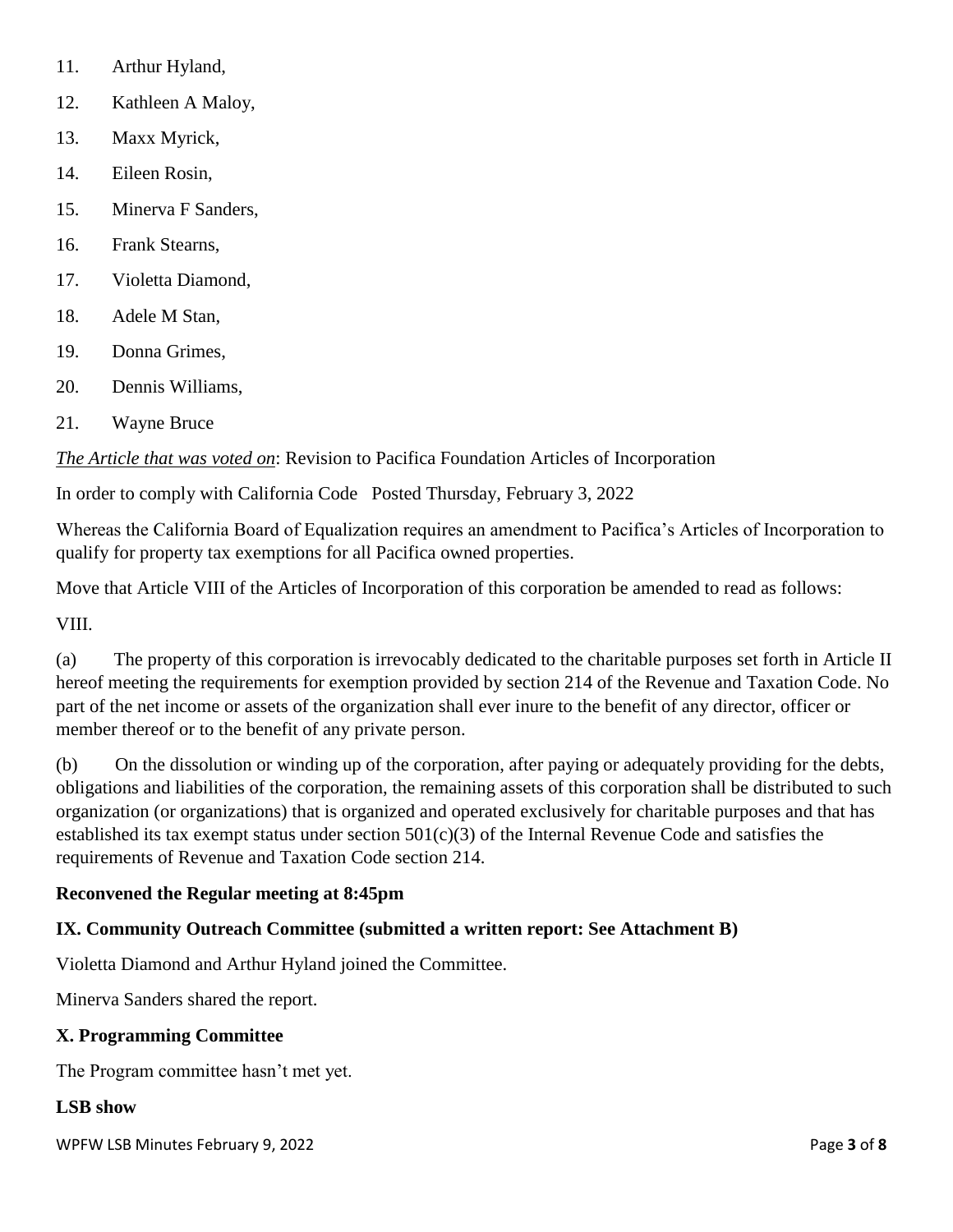The January host was Sabooh Hikim and Thomas Blanton. On February 28, 2022 Bill Curtis, Arthur Hyland and Anita Irene Adams join the broadcast. PD Katea Stitt will share information on the show. Bill Curtis has joined the LSB program committee.

# *XI. Communication Standards and Enforcement Committee*

Eileen Rosin: will reconvene the committee.

## **XII. Unfinished Business**

Marsha presented the following Resolution:

### *Proposed Action/Resolution*

Preamble:

Seventy years ago, (December 17, 1951) Paul Robeson and William Patterson submitted a petition from the Civil Rights Congress (CRC) to the United Nations. Titled, "We Charge Genocide: The Crime of Government Against the Negro People," the petition was signed by almost 100 U.S. intellectuals and activists. Robeson led a delegation to present the document at U.N. Headquarters in New York, while CRC Secretary Patterson delivered it to a U.N. meeting in Paris.

W. E. B. Du Bois was scheduled to accompany Patterson to Paris, but the U.S. State Department prevented him from leaving the country.

The book-length petition documented hundreds of lynching cases and other forms of brutality and discrimination, evincing a clear pattern of government inaction and complicity. It charged that in the 85 years since the end of slavery more than 10,000 African Americans were known to have been lynched (an average of more than 100 per year), and that the full number can never be known because the murders are often unreported.

The petition cited the UN's definition of genocide: "Any intent to destroy, in whole or in part, a national, racial, or religious group is genocide." The petition concluded therefore, that

. . .the oppressed Negro citizens of the United States, segregated, discriminated against, and long the target of violence, suffer from genocide as the result of the consistent, conscious, unified policies of every branch of government. If the General Assembly acts as the conscience of mankind and therefore acts favorably on our petition, it will have served the cause of peace.

Seventy years after Robeson and Patterson were stoped by the Department of State from petitioning the United Nations, Washington, DC, Virginia and Maryland are still experiencing one of the largest percentage of unarmed Black men killed by police, unequal access to medical services, and dangerous housing conditions. Maryland leads the nation in incarcerating young Black men, sentenced to the longest prison terms, at a rate 25% higher than the next nearest state — Mississippi.

## Resolution:

Whereas, on the 70th anniversary of the petition entitled: "We Charge Genocide: The Crime of Government Against the Negro People," to the United Nations, WPFW affirms the need to present the case of genocide of Africans in America to the United Nations.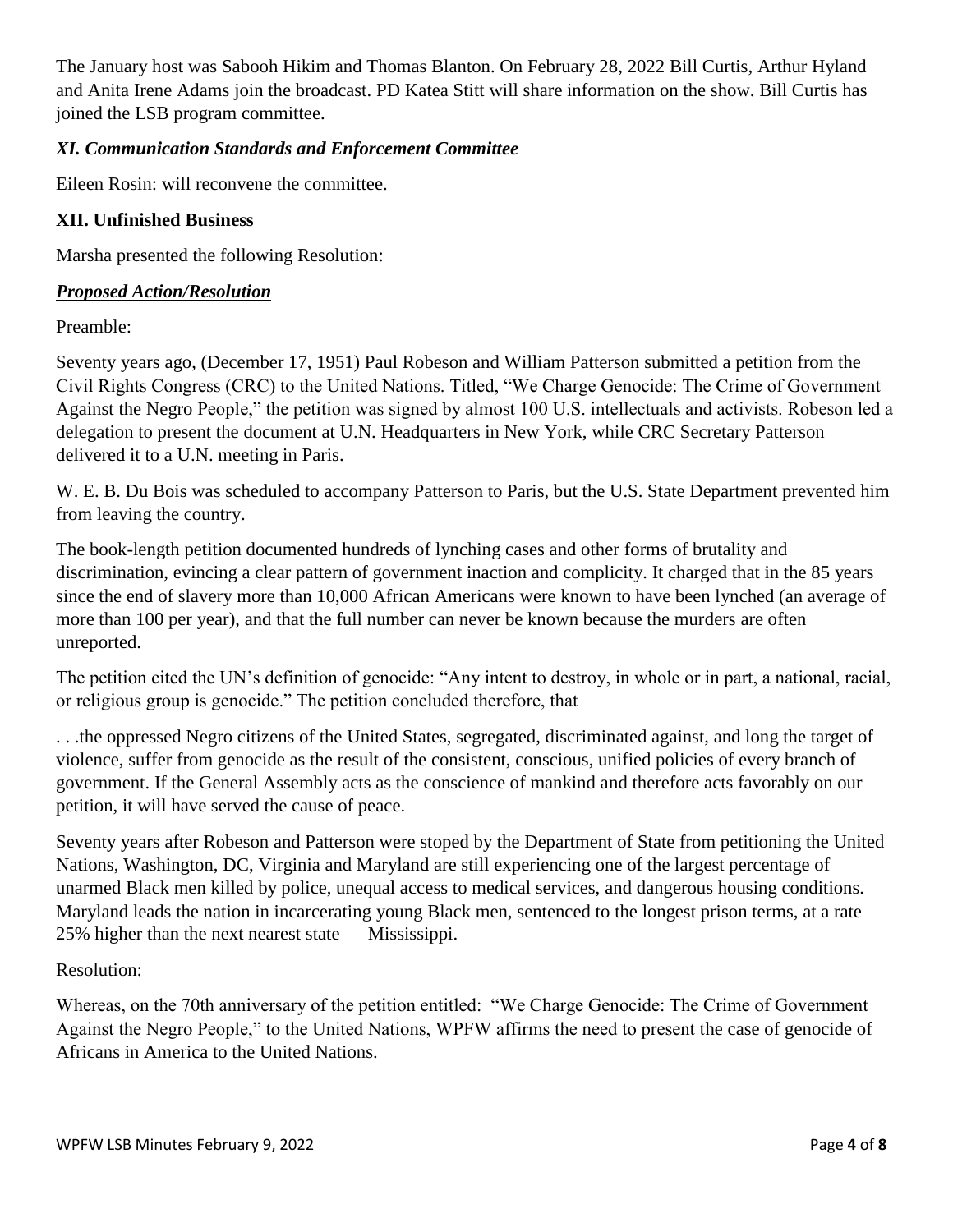WPFW will devote educational and cultural resources through its programming to assist the Washington, DC, Maryland and Virginia community in understanding the structural components of white supremacy that had led to genocide;

Resolved, That as lifted up by the Bethesda African Cemetery Coalition, in our historic fight for Justice, Black Lives Matter in Life and in Death,

Further Resolve, that WPFW 89.3 FM will affirm our theme in the coming age as the Jazz and Justice: Taking our Case of Genocide to the UN (voice/medium/media/radio/platform?);

And Further Resolve, That WPFW 89.3 FM programing will continue the work of Paul Robson and William Patterson several levels and will do so in its:

- · -Programming
- · -On the street action
- · -Special activities and events
- · -Sponsorships and endorsements and,
- Music, especially Jazz

## **The Resolution was approved.**

Vote:  $Yes - 17$  No- 3 Abstention – 1

## **Voted Yes:**

Anita Irene Adams, Francis Yaw Agyei, , Thomas M Blanton, Sarah E Brown, Marsha Coleman-Adebayo, Bill Curtis, Vanessa M. Dixon-Briggs, Sue Goodwin, Kamau Harris, Julie Hewitt, Kathleen A Maloy, Maxx Myrick, Minerva F Sanders, Frank Stearns, Violetta Diamond, Adele M Stan, Dennis Williams, and Wayne Bruce

**\_\_\_\_\_\_\_\_\_\_\_\_\_\_\_\_\_\_\_\_\_\_\_\_\_\_\_\_\_\_\_\_\_\_\_\_\_\_\_\_\_\_\_\_\_\_\_\_\_\_\_\_\_\_\_\_\_\_\_\_\_\_\_\_\_\_\_\_\_\_\_\_\_\_\_\_\_\_\_\_\_\_\_\_\_\_\_\_\_\_**

### **Voted No:**

Eileen Rosin, Donna Grimes, and Arthur Hyland

## **Voted Abstained:**

Bill Curtis

**\_\_\_\_\_\_\_\_**

# **XIII. New Business/Action Item Summary**

### *New Business*

### *Former Programmer issue:*

Motion: The LSB voted on a motion urging the General Manager to act quickly to take necessary steps to safeguard the safety of the WPFW staff.

## **LSB Members that Voted Yes:**

WPFW LSB Minutes February 9, 2022 **Page 1 and 2018** Page 1 and 2018 Page 1 and 2018 Page 1 and 2018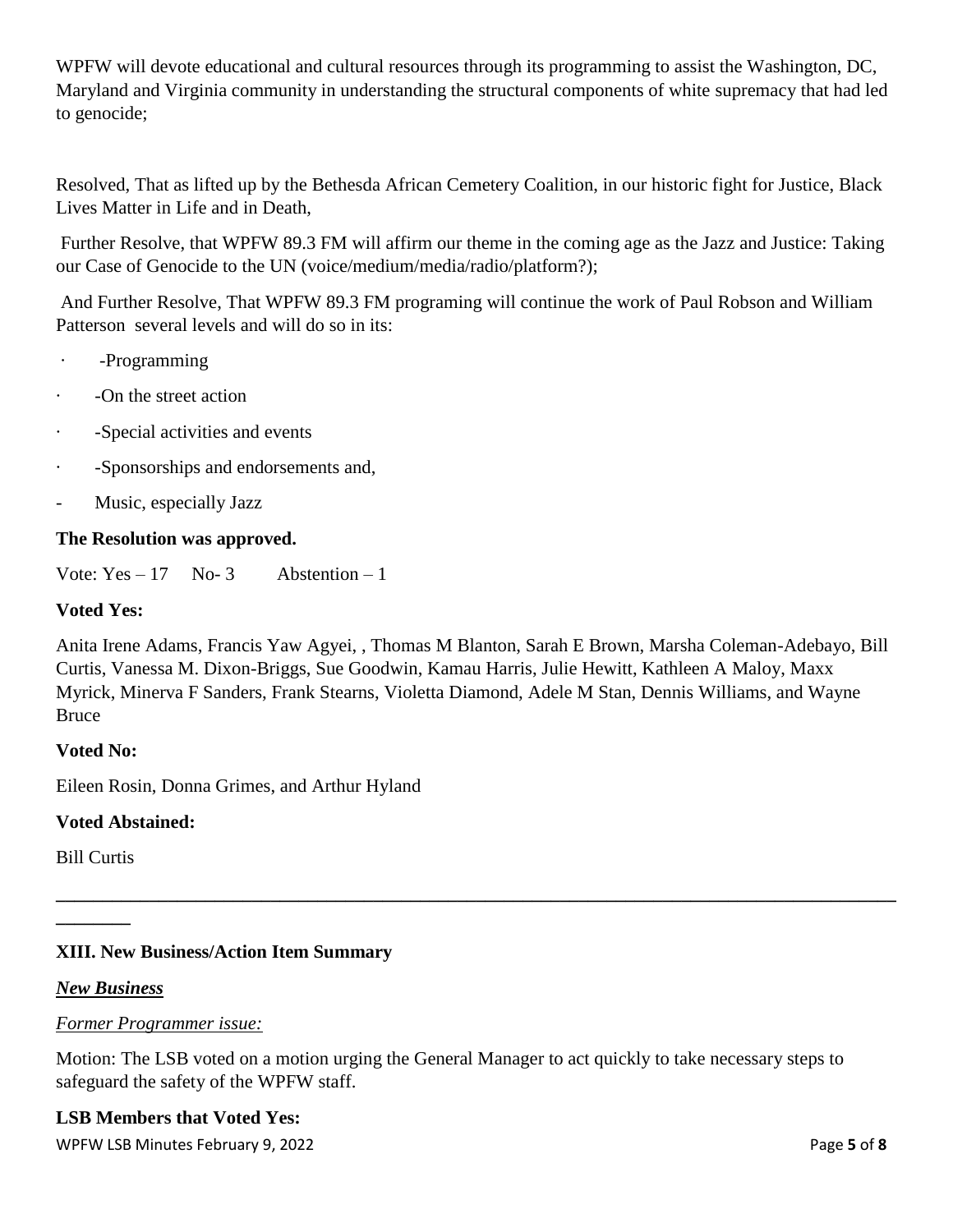Francis Yaw Agyei, , Thomas M Blanton, Sarah E Brown, Ellen Williams Carter Non-Voting, Marsha Coleman-Adebayo, Bill Curtis, Vanessa M. Dixon-Briggs, Sue Goodwin, Julie Hewitt, Arthur Hyland, Kathleen A Maloy, Maxx Myrick, Eileen Rosin, Frank Stearns, Violetta Diamond, Adele M Stan, Dennis Williams, Wayne Bruce

**\_\_\_\_\_\_\_\_\_\_\_\_\_\_\_\_\_\_\_\_\_\_\_\_\_\_\_\_\_\_\_\_\_\_\_\_\_\_\_\_\_\_\_\_\_\_\_\_\_\_\_\_\_\_\_\_\_\_\_\_\_\_\_\_\_\_\_\_\_\_\_\_\_\_\_\_\_\_\_\_\_\_\_\_\_\_\_\_\_\_**

## **LSB Members that Voted No:**

Anita Irene Adams and Minerva F Sanders

## **LSB Members that Voted to Abstain:**

Donna Grimes and Kamau Harris

*Motion vote* result:  $Yes - 17$   $No - 2$  Abstention - 2

The motion was approved.

### **LSB Staff Vacancy**

**\_\_\_\_\_\_\_\_**

Craig Hall's staff position needs to be filled.

# **XVI. Adjourned the regular meeting at 9:21p.m.**

Dennis Williams, Chair adjourned the meeting

Minutes submitted by: Secretary, Ellen Williams Carter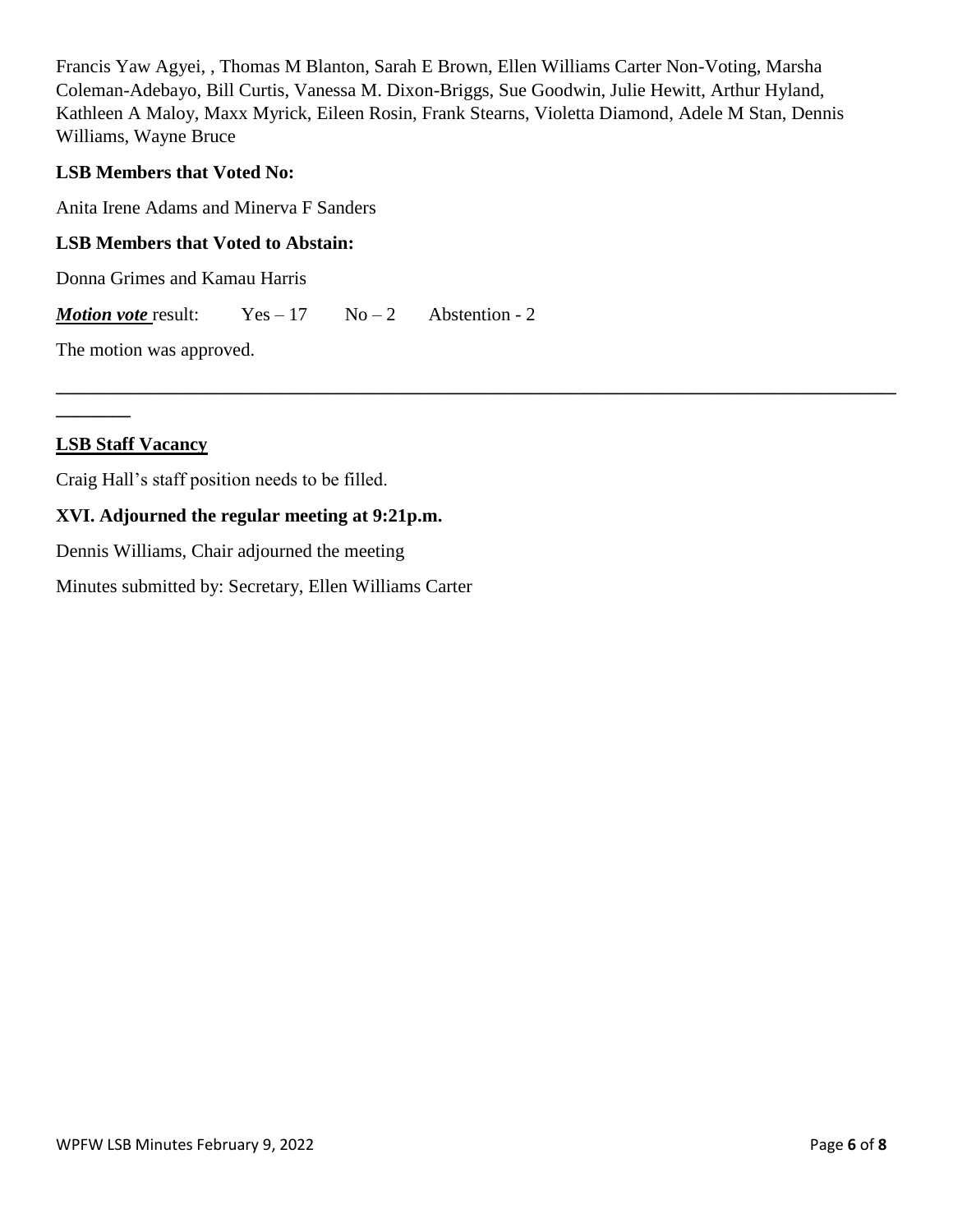## *Attachments*

## *Attachment (A) Finance Report*

## WPFW Finance Report submitted by Nick Arena

The Station's bank balance was \$89,000 as of 1/31/2022. The next pledge drive is scheduled for 2/13 thru 3/5. The goal is being determined an is expected to be \$300-\$350,000. All LSB members are encouraged to support this drive by encouraging their contacts to donate to the Station.

The GM and staff are working with several major donors for contributions thru April/May.

The Station is meeting it's 2022 Budget thru January. Fuller details will be provided in March.

Note - The Pacifica National Finance Committee approved the Station's 2022 Budget in January.

## *Attachment (B) Community Outreach Report*

Community Outreach Committee Report for February 9, 2022 LSB Meeting

The Community Outreach Committee met on Tuesday, February 1st by way of a Teleconference call. The meeting began with an introduction of new LSB members Violetta Diamond, Miranda Sanders and Art Hyland, who each gave a brief summary of what they will do to help further the mission of the Outreach Committee.

The majority of the meeting focused on fundraising events.

New fundraisers:

LSB members will get out into the community to hand out flyers/postcards to promote WPFW.

A Jazz & Justice Boat Ride down the Potomac: a. Offer different genres of music to be played on the boat ride, (Jazz, Blues, Rhythm & Blues, etc.). b. Ask WPFW programmers if they would be willing to provide a selection of music. c. Have only one boat ride or several by spreading them out maybe two weeks in a row with different programmers each week. d. Be sure to enforce proper COVID precautions.

Bus Trip to the Harriet Tubman Museum in Maryland: We will explore the feasibility of having this fundraiser as we have to be careful of COVID and riding on a bus. A suggestion was made to focus on making this a family oriented event to bring in more members and alleviate having only one person per seat as a COVID precaution. Also, even if we do not make much money and as long as we do not lose money from this event, it will be an excellent way to get in touch with the WPFW community.

An Event on the Waterfront: Will talk with the proper authorities at the Waterfront.